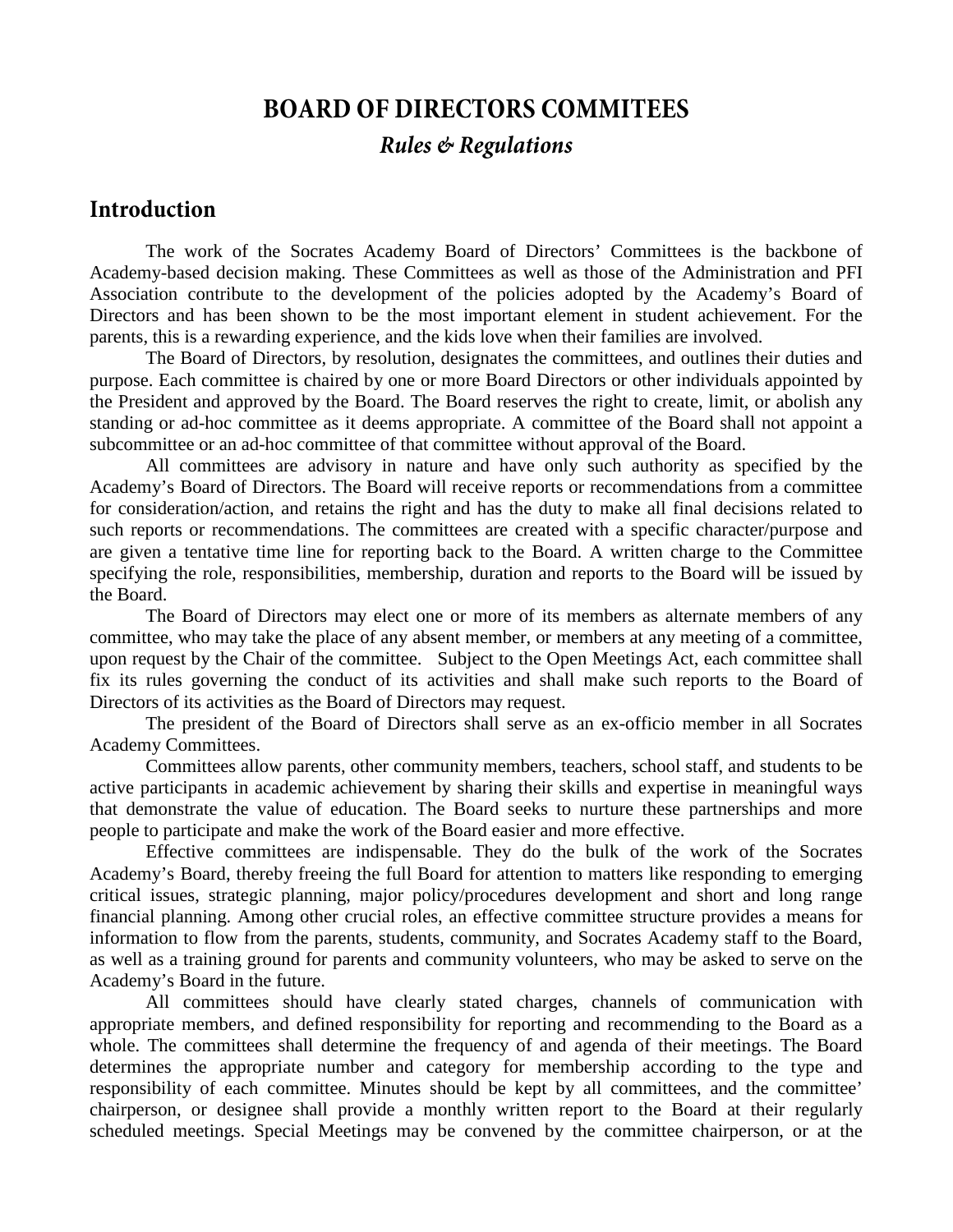request of the chairperson of the Board, upon 24 hours notice to the Committee. All meetings are open to the public, unless convened in Executive Session.

It is suggested that all committee meetings be held monthly at 6:00 or 7:00 p.m. in the Socrates Academy's facilities.

As the school grows, a BOD Committee Coordinator may be appointed to coordinate all these committees.

The Board of Directors meetings are held monthly on the second Wednesdays of each month, at 7:30 p.m. with some exceptions.

# **Characteristics of Effective Committees**

- Clear Purpose focused on student achievement
- Informality
- Participation
- Listening
- Civilized Disagreement
- Consensus Decisions
- Open Communication
- Style Diversity
- Clear Roles and Work Assignments

### **Responsibilities of Committees to the Board**

- Focus on student achievement
- Accept challenges, tasks, charges from the Board, then investigate, analyze, and develop a faculty/parent consensus on recommendations to be made for Board adoption/action
- The committees may also be asked to provide periodic updates to the Board on the status of their work
- Committee members should consider their own experience, the experience of colleagues, and the comments of students, parents, and others when making recommendations to the Board
- This Board/Committees relationship results in a "focus" for the entire faculty and school community

# **Responsibilities of the Board to the Committees**

- Focus on student achievement
- Provide meaningful assignments based on needs of the students
- Provide clear directions for what is to be accomplished
- Provide time lines for reporting progress and making recommendations to the Board
- Make available needed resources for accomplishing task
- Provide agenda time for committee reports, questions, concerns
- Keep a finger on the pulse of the school and as needs arise, form committees to investigate, analyze, and make recommendations to the Board

# **Elements of Committee Effectiveness**

*There are many elements of committee effectiveness. The six more important are:*